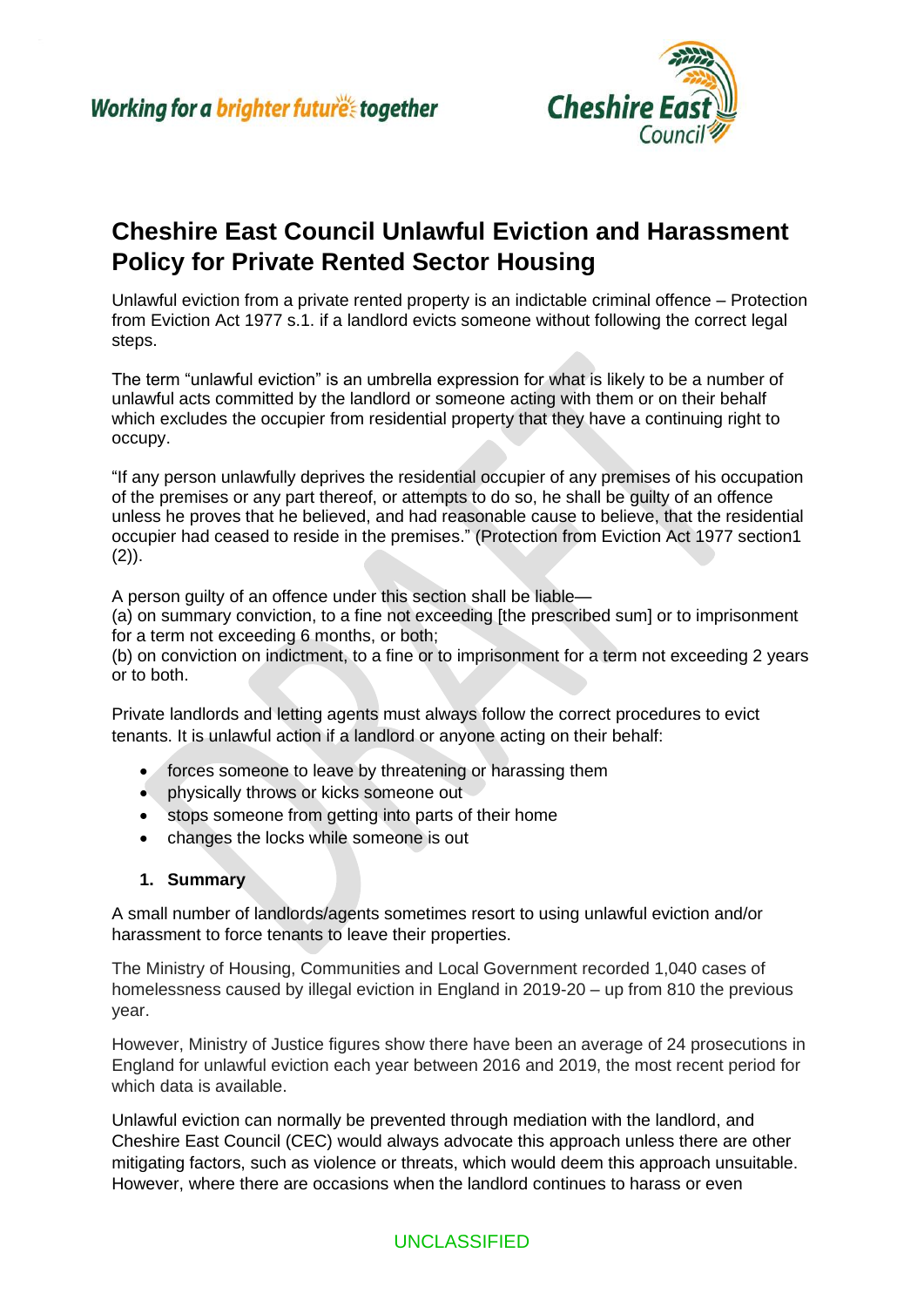unlawfully evict a tenant despite advice and information that they may be committing a criminal offence, then CEC will take action.

CEC provides a wide range of assistance to help landlords comply with their legal responsibilities when asking a tenant to vacate their properties, including support through the Housing Options Team, Housing Standards, and web resources to provide landlords with relevant advice, as well as access to the Cheshire East Private Landlord Forums, where legal updates are available. Harassment and unlawful eviction can cause considerable distress and anxiety to households and may lead to homelessness. They will also be unintentionally homeless, which is likely to result in CEC having a duty to accommodate them. Therefore, the Council will take a proactive stance against unlawful eviction and/or harassment, and give advice and, where necessary, assist residents in this situation, including taking appropriate action to help tenants regain occupancy of their home.

CEC will also prosecute landlords or their agents where it is deemed appropriate to do so.

The purpose of the policy is to identify and ensure a prompt, clear, and co-ordinated response by the Council, in partnership with its customers, landlords, and partner agencies to deal with allegations of harassment and unlawful eviction.

#### **2. Introduction**

There are some private landlords (or their agents) with properties in Cheshire East who do not conduct themselves within the requirements of the legislation relating to rented accommodation, most notably the Protection from Eviction Act, 1977, and Housing Act 1988 whereby a tenant has the right to live, undisturbed, in a property for an agreed period of time and for an agreed amount of rent. The landlord, on the other hand, has the right to set that rent and also has the power to lawfully evict.

These landlords may issue a 'notice to quit' that is not legally valid and/or encourage their tenants/licensees to leave through a variety of means (persistent calling at the property without giving reasonable notice, threat to change the locks and in an extreme case physically removing a tenant/licensee from a property by force or threats of violence.

Some tenants/licensees are not aware of their rights and may end up leaving their home without any support or advice. It is therefore difficult to assess the frequency of harassment of tenants and unlawful eviction, and it is likely that many cases go unreported to CEC.

However, when such events occur, they will have a severely disruptive effect on the households involved, possibly leading to unintentional homelessness. This is turn will have a financial impact on CEC in having to find temporary accommodation such as bed and breakfast accommodation for those occupants.

The Law protects people living in residential properties against unlawful eviction and/or harassment through two ways:

• by making unlawful eviction and/or harassment a criminal offence; and

• by enabling someone who is being unlawfully evicted and/or harassed to claim damages through the civil courts.

The only way a landlord or Agent can force a tenant to leave a property is by following the relevant legislation and procedures set in Law.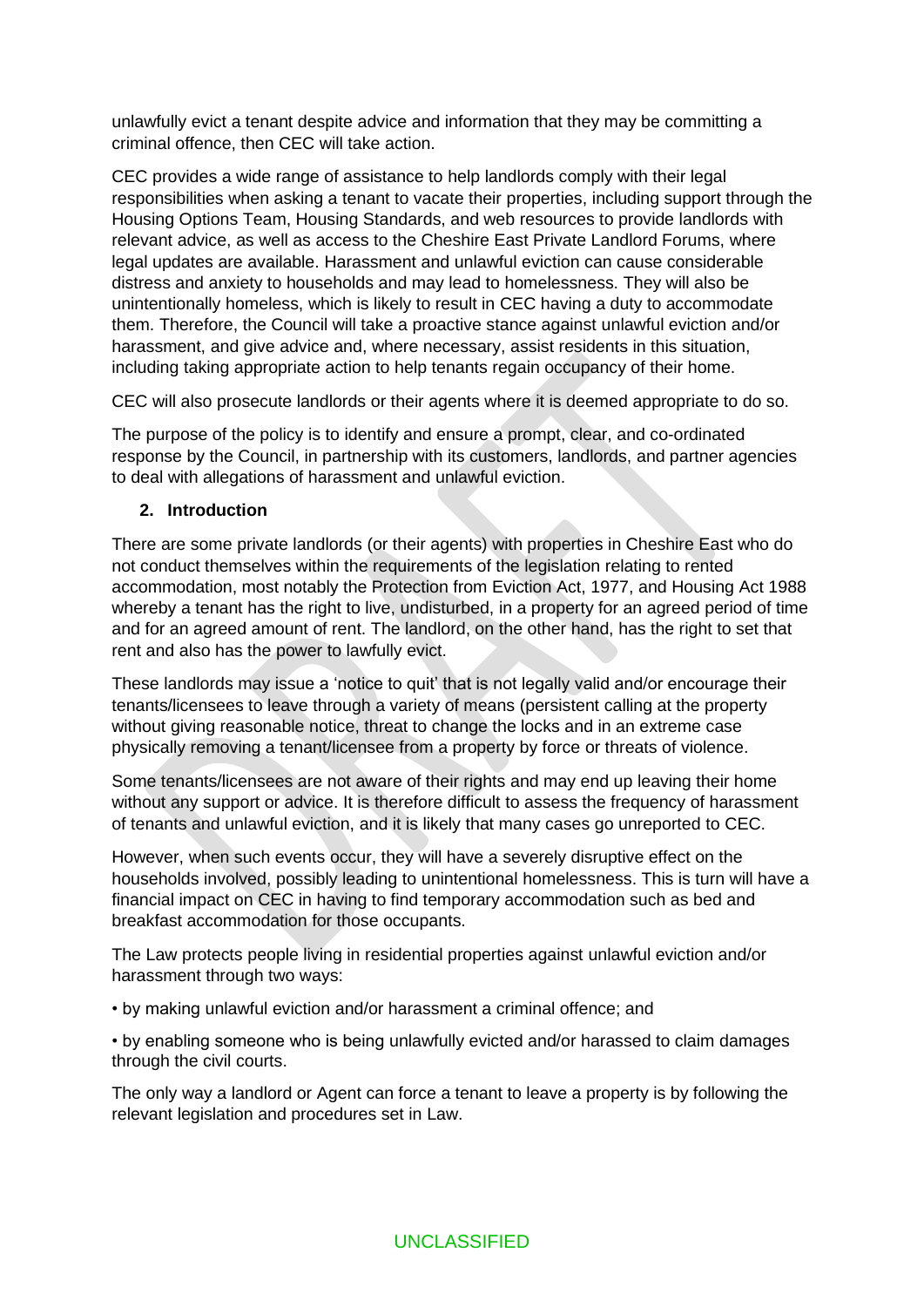For example, for assured shorthold tenants this means the relevant notice must be served and then possession order and warrant obtained. Only a Court bailiff can evict an assured shorthold tenant.

Local Authorities have the power to take criminal proceedings for offences of unlawful eviction and/or harassment. If the evidence justifies it, they can carry out investigations and prosecute if they believe an offence has been committed.

Where the harassment takes the form of the landlord/agent not undertaking necessary repairs, and the property is in poor condition, a local authority also has powers under the

Housing Act 2004 (as amended by the Deregulation Act 2015), through the Housing Health and Safety Ratings System (HHSRS), to take enforcement action to secure improvements to the condition of the property.

This policy states clearly that CEC will take a proactive stance and investigate any allegation it receives regarding harassment and/or unlawful eviction. It is therefore hoped that landlords and agents will be prompted to ensure that they do not take any action that could constitute harassment or unlawful eviction and will be deterred from following such courses of action.

#### **3. Strategic context**

This Policy is reflected in the strategic aims of CEC, including the Housing Strategy 2018 - 2023 and the Homelessness and Rough Sleeping Strategy 2021-2025.

A number of key priorities under the Housing Strategy 2018-23 is to 'Challenge Poor Quality Housing' in the private rented sector, including the targeting of the worst management and poorest housing standards, as well as promoting the responsibilities of landlords.

A key action within the Homelessness and Rough Sleeping Strategy 2021-2025 is to develop CEC's relationships with private landlords, enabling communication and positive working relationships to "encourage landlords to pre-notify Housing Options about 'notices to quit' given to tenants".

## **4. The situation in Cheshire East**

Within Cheshire East there are 21,755 (12.2%) households living in the private rented sector. The highest percentage is in Crewe Central (35.6%) and is significantly larger than most of the other wards, although Macclesfield Central and Crewe South are also large. The lowest is Wistaston (6.1%) ([https://assets.publishing.service.gov.uk\)](https://assets.publishing.service.gov.uk/). 35 of the 52 wards show that the private rented sector is larger than the social rented sector.

#### At risk groups and vulnerable households

For the PRS to be suitable for homeless and/or vulnerable people it needs to offer good quality, well located housing, with an appropriate degree of security, and at an affordable price. It needs to be accessible to groups who may be reliant on Housing Benefit/Local Housing Allowance. Ideally, it should provide some choice of location and the scope to give to those who want it, a long-term home. Many households are reliant on lower quarter and quintile housing due to less than average household income.

The PRS provides an important housing option to households who present to the local authority for assistance as they are at risk of homelessness. In the first three quarters of 2021/22, 74 Cheshire East households were prevented or relieved from homelessness through securing housing in the PRS.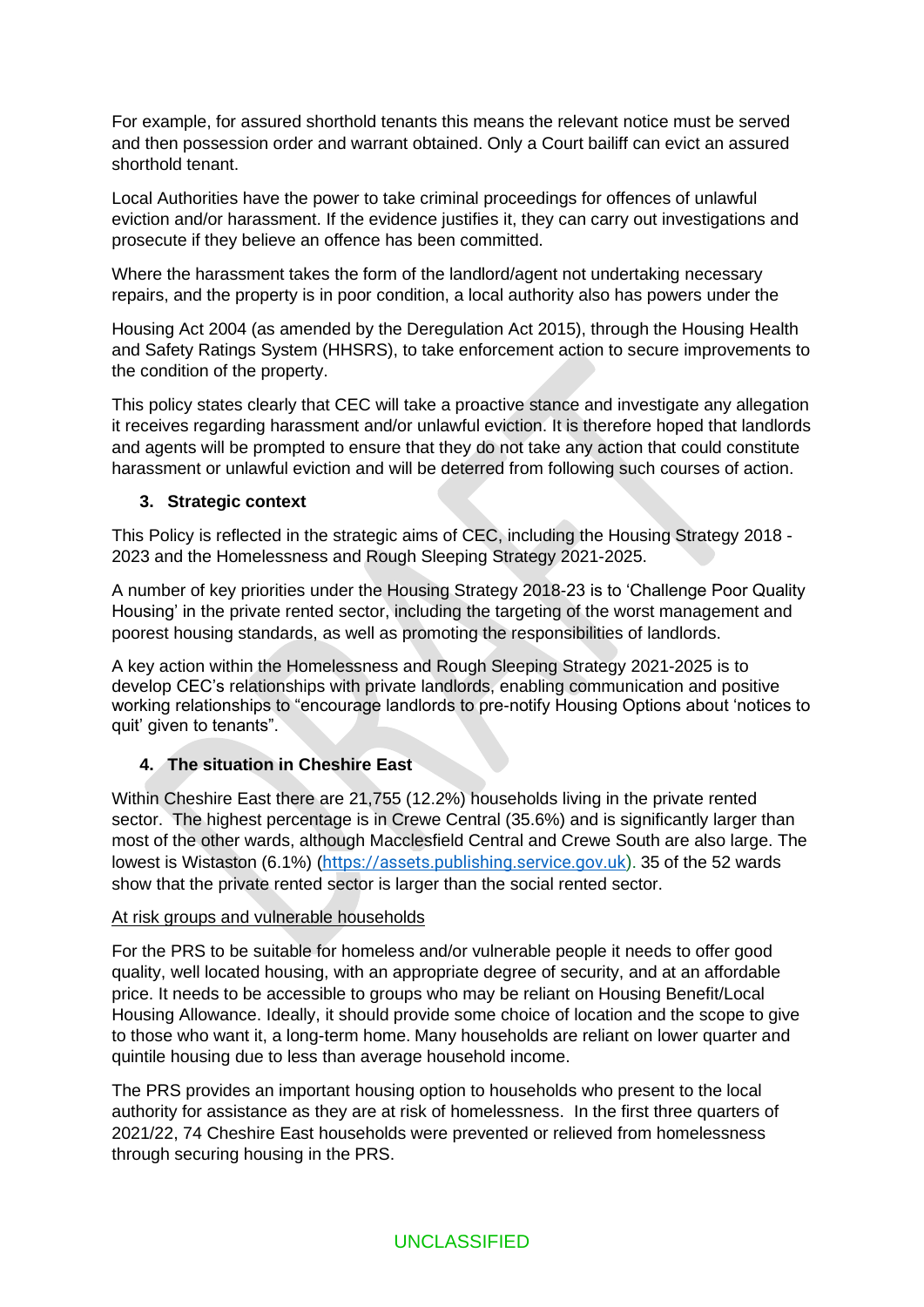Cheshire East has a relatively high concentration of migrant workers in the Crewe area, many of whom live in private rented accommodation, especially Houses of Multiple Occupation (HMOs). CEC recognises that migrant workers can be subject to poorer living conditions and experience exploitation of their rights as renters in the UK (CIH Housing and Migration: a UK practice 2012). Often issues will be undetected due to non-reporting, and challenges such as literacy, language barriers, and a lack of awareness of the housing rights of non-UK nationals.

The Council aims to tackle the issue through increased awareness-raising within communities and workplaces, as well as improved website information, by specifically carrying out promotion and marketing of housing, homelessness and Homechoice services. This will mean that the Housing Options Team is better promoted among hard-to-reach groups and those with accessibility issues. The CEC website will be kept up to date with good quality information and useful links (ensuring access to translated documents and services for those needing them). Many migrant workers will not have English as a first language.

#### **5. What is harassment?**

Harassment is defined in the Protection from Eviction Act 1977 as:

• Acts likely to interfere with the peace and comfort of those living in the property, or

• Persistent withdrawal of services that are reasonably required for the occupation of the property. The Protection from Eviction Act 1977 creates two separate offences of harassment:

• The first offence can be committed by any person if it can be shown that s/he had an intent to cause an occupier to leave all or part of the property or refrain from exercising any right or remedy of the premises.

• The second can only be committed by a landlord or her/his agent. This offence is committed if it can be shown that the landlord or her/his agent should have known or had reasonable cause to believe that her/his action(s) was likely to have this effect. This Act creates four criminal offences – harassment, putting another person in fear of violence, breach of restraining order, and breach of an injunction. Examples of behaviours which may be classed as harassment include:

- Making threats to persuade a tenant to leave.
- Cutting off services such as gas, electricity, or water.
- Entering a tenant's room without permission.
- Not carrying out or completing essential repairs, demand to carry out excessive repairs.
- Anti-social conduct by the landlord/agent.
- Physical violence.
- Verbal abuse.
- Withholding keys.
- Changing locks.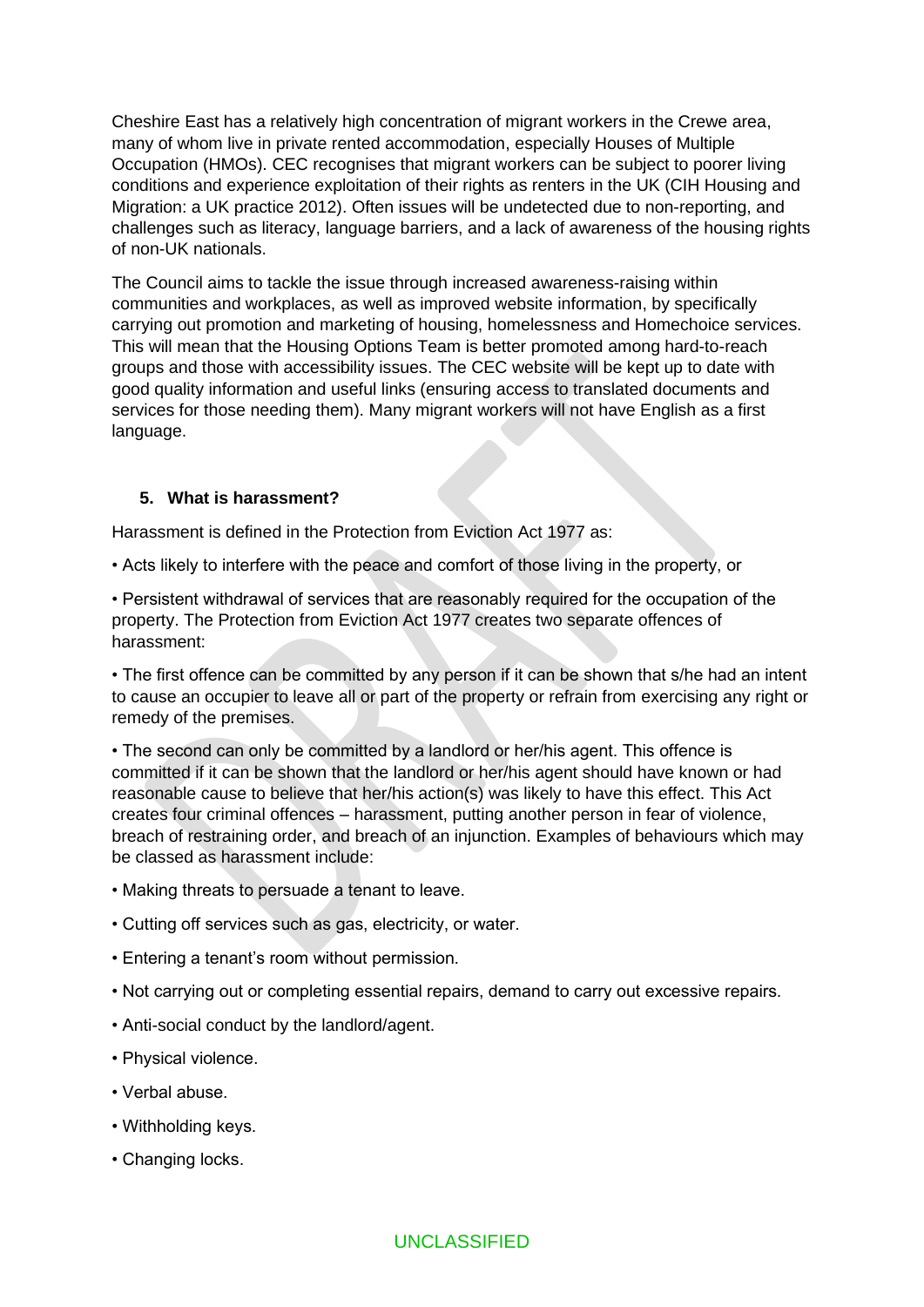- Removing belongings.
- Visiting at unsociable hours.
- Constant telephone calls or text messages.

There may be harassment because of age, disability, gender, race, religion, nationality, or sexuality (as extended to all new protected characteristics and protected groups within the 2010 Equality Act). For example, there is evidence nationally of some landlords exploiting vulnerable tenants if the tenant wishes to stay in the landlord's property.

A landlord should provide reasonable notice of any intended visit to his tenant's property. As a general rule, this should be at least 24 hours, unless there is an emergency, such as a burst water pipe. Intention is where the landlord or his agent knows or has reasonable cause to believe that their conduct is likely to cause the residential occupier to:

• Give up their occupancy of part or all of the property,

• Refrain from exercising any right in respect of the whole or part of the premises (e.g. applying for a fair rent), and

• Refrain from pursuing any remedy in respect of the whole or part of the premises (e.g. taking court action to get repairs done).

As well as being an offence under the Protection from Eviction Act 1977, there may also an offence under the Protection from Harassment Act 1997, which provides protection from harassment. Specifically, a person must not pursue a course of conduct—

(a) which amounts to harassment of another, and

(b) which he knows or ought to know amounts to harassment of the other.

Harassment is both a criminal offence and a civil action under the Protection from Harassment Act 1997.

This means that someone can be prosecuted in the criminal courts if they harass a tenant.

A person guilty of an offence is liable on summary conviction to imprisonment for a term not exceeding six months, or a fine not exceeding level 5 on the standard scale, or both.

It also means a tenant can take action against the landlord in the civil courts.

The Anti-social Behaviour, Crime and Policing Act 2014 Part 2 applies where a person ("the offender") is convicted of an offence.

The court may make a criminal behaviour order against the offender if two conditions are met.

The first condition is that the court is satisfied, beyond reasonable doubt, that the offender has engaged in behaviour that caused or was likely to cause harassment, alarm or distress to any person.

The second condition is that the court considers that making the order will help in preventing the offender from engaging in such behaviour.

#### **6. What is an unlawful eviction?**

To gain possession of a property a Landlord must: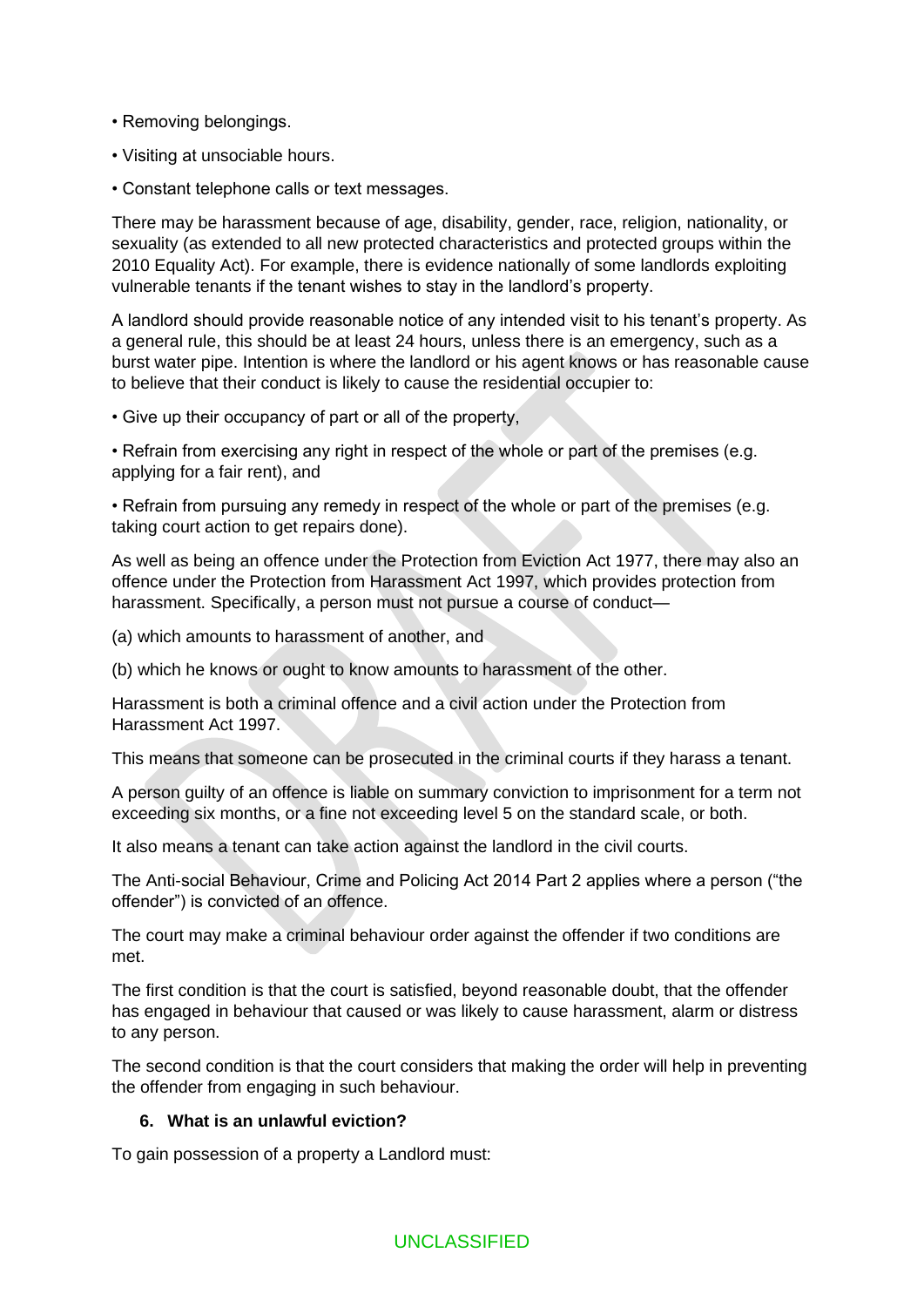- Give the proper legal written notice
- Get a court order for possession, and
- Get a bailiff's warrant for possession.

If the tenant/licensee and landlord share living accommodation, the landlord does not have to get a court order to evict the tenant/licensee but must give the correct written notice.

Unlawful eviction occurs when the landlord, the landlord's agent or someone acting on their behalf unlawfully deprives a tenant/ licensee of all or part of their home, or where any other person forces or attempts to force a tenant/licensee to leave the accommodation without following the correct legal procedure and serving the proper notice(s) under the relevant Housing Acts. Unlawful Eviction and Harassment are criminal offences and the maximum penalty in a Crown Court is

- an unlimited fine and
- two years' imprisonment

#### **7. Enforcement**

CEC will adhere to this Policy and seek to do so in a firm, fair, open, consistent, and helpful way. All investigations into alleged reports of unlawful eviction and/or harassment, and any subsequent enforcement action will comply with relevant legislation and follow best professional practice.

#### Interviews under caution (commonly known as "PACE interviews")

CEC carries out interviews in accordance with the Code of Practice for the treatment and questioning of persons with respect to suspected offences. The Code has been prepared in accordance with the Police and Criminal Evidence Act 1984 (PACE).

An "interview" is defined as the questioning of a person regarding their involvement or suspected involvement in a criminal offence or offences. Such an interview must always be carried out under caution. For those requiring one, a translation service will be provided.

The suspect's responses to questions put to him/her during an interview under caution may be used as evidence against him/her in any subsequent criminal proceedings. This is explained to the suspect by the caution. Evidence obtained during the interview can only be used against the person being questioned; it cannot be used in evidence against another person (for example, a co-defendant), although it may suggest additional lines of enquiry.

CEC will investigate non-compliance with statutory requirements, and take firm action, including prosecution where appropriate, against those who breach or fail to fulfil their legal obligations.

The Council has a staged approach to enforcement wherever possible, to ensure solutions are initially sought through increased awareness, co-operation, mediation, and agreement.

Where this is not successful, formal action will be necessary, which may ultimately lead to prosecution or other action. The following options where appropriate are available to CEC:

- Mediation & negotiation
- Formal Cautions
- Prosecution
- Support, and signpost tenants seeking a civil remedy to a housing solicitor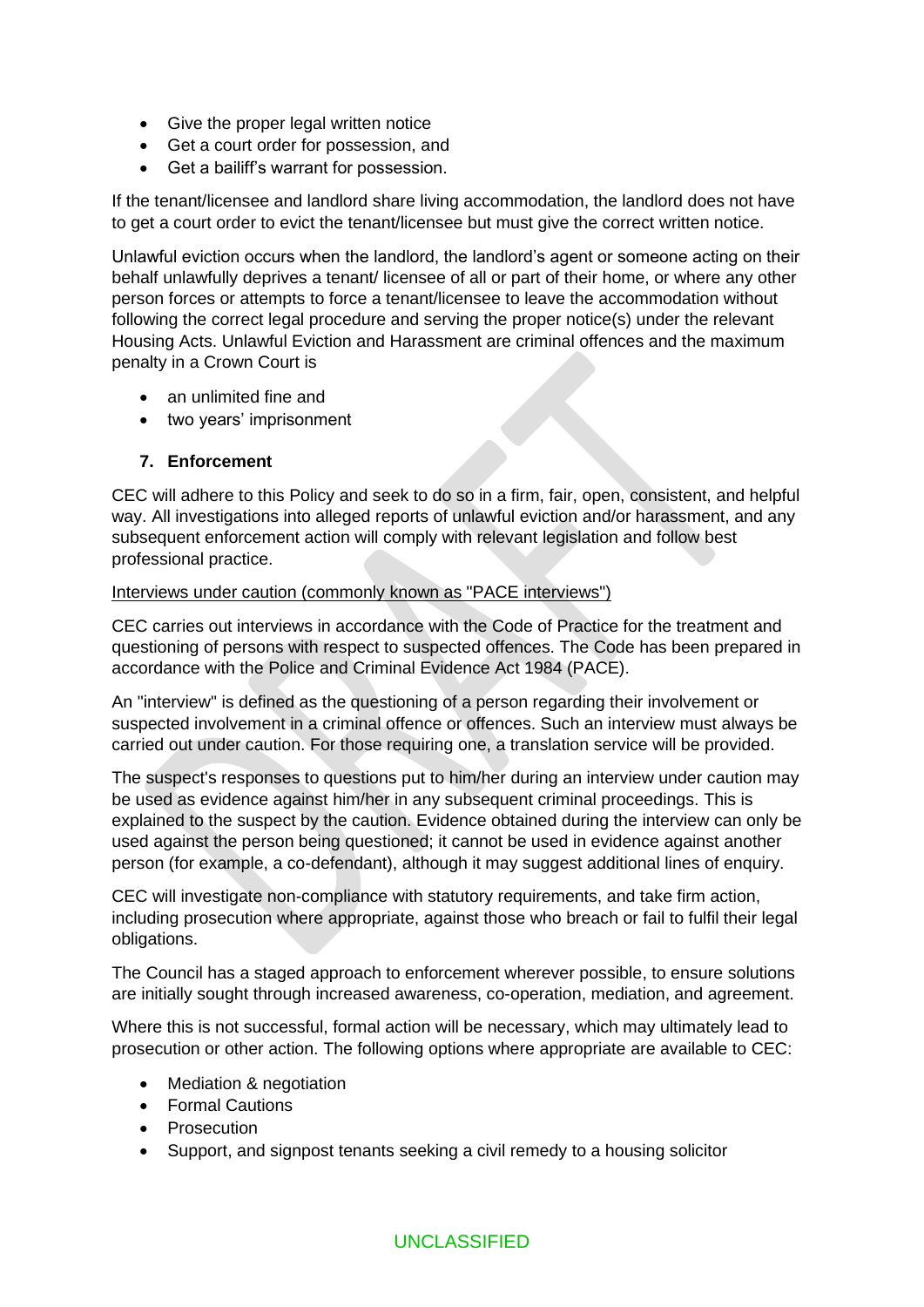#### **8. Information to consider for prosecution**

When considering which cases to prosecute consideration will be given to: -

- The merits of each case
- The Code of Practice for Crown Prosecutors
- The Criminal Procedure and Investigations Act 1996

A case will need to meet both the Evidential Test and the Public Interest Test before a caution or prosecution is pursued.

The Evidential Test is based on an objective assessment of all the evidence to establish whether there is sufficient and reliable evidence to provide a realistic prospect of a conviction.

The Public Interest Test assesses whether a prosecution is required in the public interest having regard to the Code for Public Prosecutors outlined at Appendix 2 – do the factors against prosecution outweigh the factors in favour of prosecution?

A prosecution or caution will usually take place if a case meets both the Evidential Test and the Public Interest Test.

#### **9. Roles & responsibilities**

CEC is ultimately responsible for ensuring that any case of unlawful eviction and/or harassment is investigated, and where appropriate, any necessary action is taken, including prosecution.

All CEC staff are responsible for adhering to the Policy and for reporting any circumstances where they suspect unlawful eviction and/or harassment may be taking place. Partner agencies have a responsibility to advise and assist customers and to refer relevant cases to CEC.

#### **10. Review**

This Policy will be reviewed every three years to ensure it meets its aims and objectives, and compliments the priorities contained within CEC's Homelessness and Rough Sleeping Strategy. CEC will be responsible for the implementation and review of this Policy and relevant procedures. A request for a copy of the Policy or any comments on the Policy should be directed to CEC Housing Services at:

Cheshire East Council │ Housing Strategy and Development │ Westfields │ Sandbach │ Cheshire │ CW11 1HZ

If you want to contact us, or if you require copies of this Policy in a language other than English, please e-mail us at [housingpolicy@cheshireeast.gov.uk](mailto:housingpolicy@cheshireeast.gov.uk)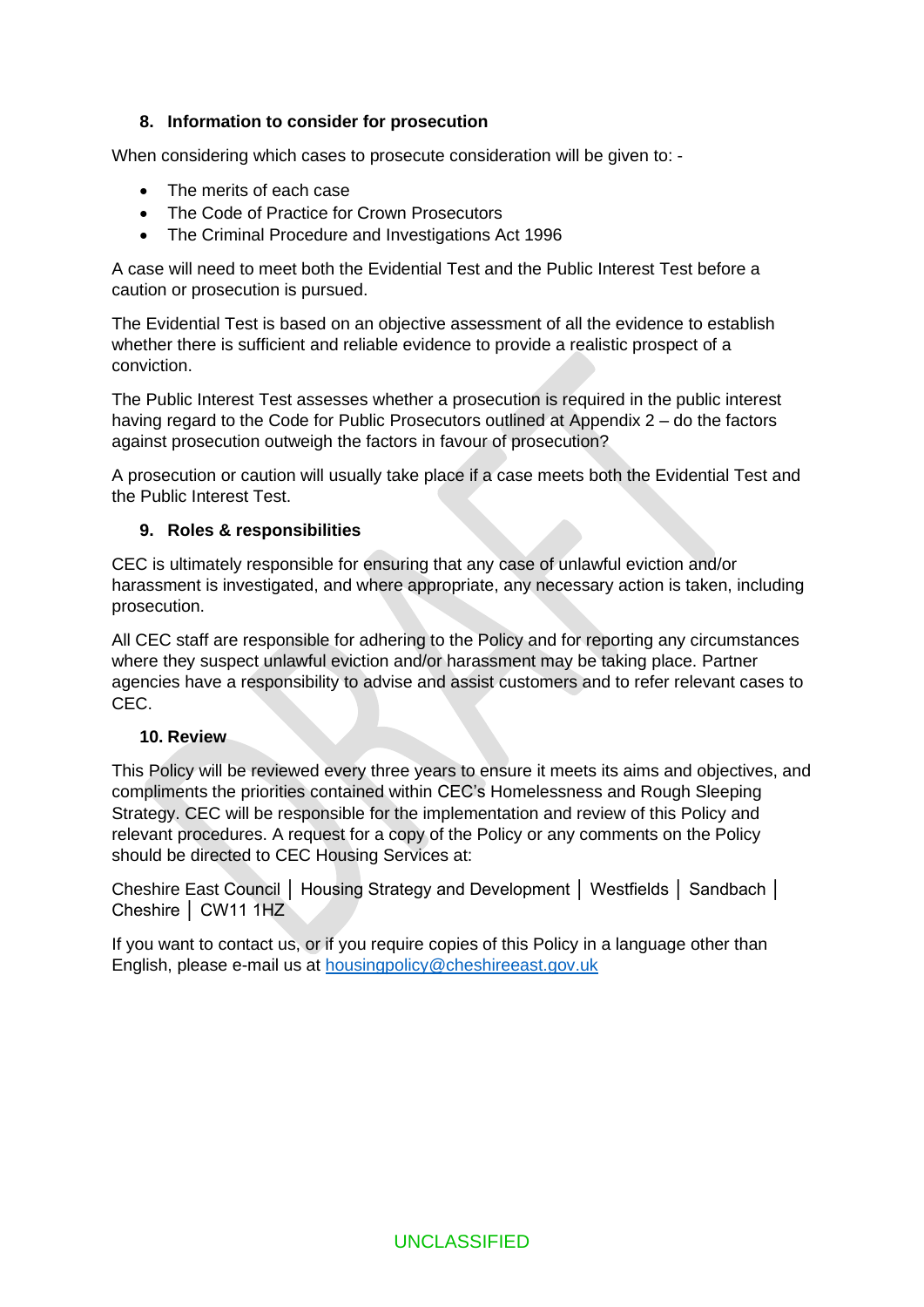#### **11. Appendices**

#### **Appendix one – The Process**

Once an Initial report is received by CEC of unlawful Eviction, threat of unlawful eviction, or Harassment, the Lead Service - **Housing Options Team – will initiate the following process**



Legal proceedings commenced  $\begin{array}{|c|c|}\n\hline\n\end{array}$  No prosecution sought

UNCLASSIFIED AND STRUCK